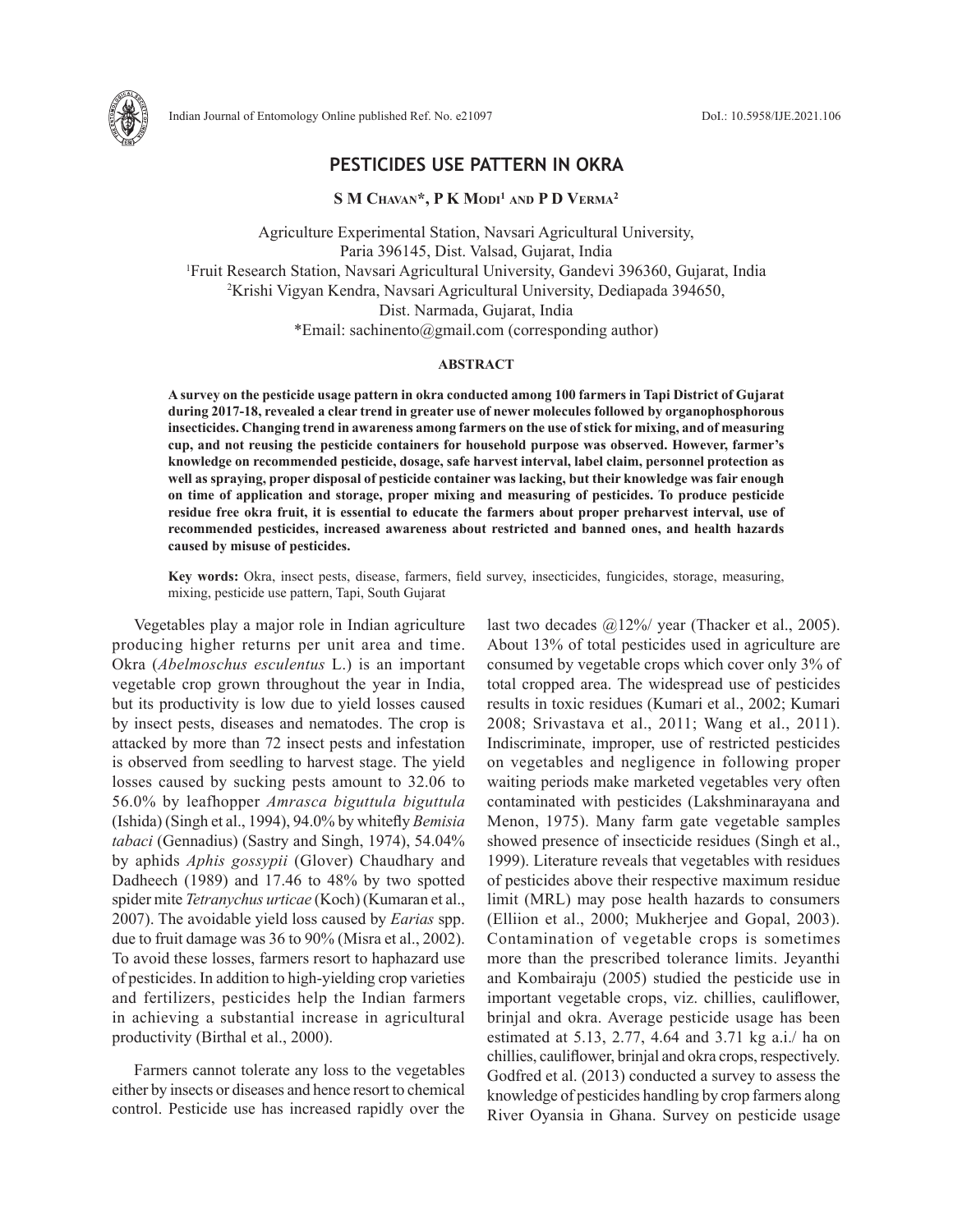pattern in okra was also carried out by Anil Kumar et al. (2017) in three villages of Karimnagar district of Telangana. This study is on a survey on pesticide usage pattern in okra crop conducted in Tapi district of Gujarat state where okra contributes 44.4% of total area grown under vegetable with total production of 1,33,552 mt (40.42% of total vegetable production).

## **MATERIALS AND METHODS**

Survey was conducted to understand pesticide usage pattern of okra growers of Tapi district of South Gujarat. For the selection of area and respondents, multistage random sampling technique and universe method was adopted. At the first stage of sampling, Tapi district was selected among the seven districts of the South Gujarat purposively based on its' higher area coverage under okra (44.4%). Out of 7 blocks of Tapi district, three blocks (viz., Dolvan, Valod and Vyara) were selected at the second stage of sampling. In the selected blocks a relatively homogenous field cultivated with vegetable crops was selected. The farmers who have been growing okra were selected as respondents through total enumeration. Thus, total 100 farmers were considered as respondents, who were not preinformed to avoid biased responses and to gain actual insight of the farming practices. The data was collected by personal interview method by using local language (Gujarati) for getting their exact response and simple % method was used for analysis of data statistically to reach meaningful conclusions. The questionnaire was designed in the form of closed questions in either a multiple-choice format or questions with yes/ no as answers. The objectives and scope of the study were explained to farmers for their fair cooperation. Based on the objectives, a questionnaire format consisting of general information about farmer was prepared and data was collected by interviewing the farmers individually using it.

# **RESULTS AND DISCUSSION**

Overall pesticides usage profile in okra growing Tapi district revealed that the use of acetamiprid 20SP was maximum (52%) followed by thiamethoxam 25WG (25%), profenophos 50EC (22%); cartap hydrochloride 50WP (22%), bifenthrin 10EC (17%), monocrotophos 36SL (16%) (Table 1); insecticides like chlorpyrifos 50%+ cypermethrin 5EC (13%), deltamethrin1%+ triazophos 35EC (11%), dimethoate 30EC (8%), emamectin benzoate 5SG (5%), propargite (5%); chlorantraniliprole 18.5SC (4%), imidacloprid 17.8SL (4%), carbofuran 3G (3%), thiamethoxam  $12.6%$ + lambda cyhalothrin 9.5ZC (2%), cypermethrin 25EC (2%), lamda cyhalothrin 5EC (1%), buprofezin 25EC (1%), chlorpyriphos 20EC (1%), flonicamid 50WG (1%), imidacloprid 30.5SC (1%) for management of sucking pests and borer complex followed next. Likewise, fungicides usage revealed that the use of hexaconazole 5% SC was maximum (39%) followed by sulphur 80WP (14%) (Table 1); other fungicides like carbendazim  $12\%$  + mancozeb 63%WP (4%), carbendazim 50WP (2%), copper oxychloride 50WSP  $(1\%)$ , tebuconazole  $(1\%)$ , tebuconazole  $10WP +$ sulphur 65WG (1%), mancozeb 75WP (1%), propineb 70WP (1%), kasugamycin 5 + copper oxychloride 50 (1%), thiophenate methyl 70WP (1%) for management of damping off, powdery mildew, leaf spot and wilt diseases followed next.

Only seven insecticides (acetamiprid 20SP, imidacloprid 17.8SL, thiamethoxam 25WG, carbofuran 3G, chlorantraniliprole 18.5SC, emamectin benzoate 5SG, lamdacyhalothrin 5EC and cypermethrin 25EC) with label claim recommended by Central Insecticide Board and Registration Committee (CIB & RC) were found to be used. In case of fungicides only sulphur 80WP was used. Other insecticides and fungicides not registered for its use in okra were also in use (Table 1). Most of the hazardous insecticides recommended for cotton were found to be used. These observations corroborate with those of Meenambigai et al. (2017) in Tamil Nadu. The use of monocrotophos (16%) was noticed, although its use has been restricted in vegetable in India from 5th October, 2005. The study showed a clear declining trend in the use of synthetic pyrethroids and greater use of newer molecules followed by organophosphates. These results agree with those of Meenambigai et al. (2017). Eighty five % respondents mainly collect information from agricultural input retailers, while 7% and 3% of respondents from university scientist/extension officer/other agricultural field functionaries and experienced farmer/big farmer, respectively (Table 2). This observations corresponds to those of Meenambigai et al. (2017) and Anilkumar et al. (2017)**.** About one third (71%) and 20% respondents decide to spray on regular basis (own decision) and as per the presence of pest, respectively. Thirty one % tribal okra growers select/ purchase pesticides as per the cost (preference given to chief pesticide), whereas one third (69%) select/ purchase pesticides as per the efficiency of management of pest/ pathogen.

Ninety %, 8% and 2% of the respondents preferred to apply pesticides at evening, morning and afternoon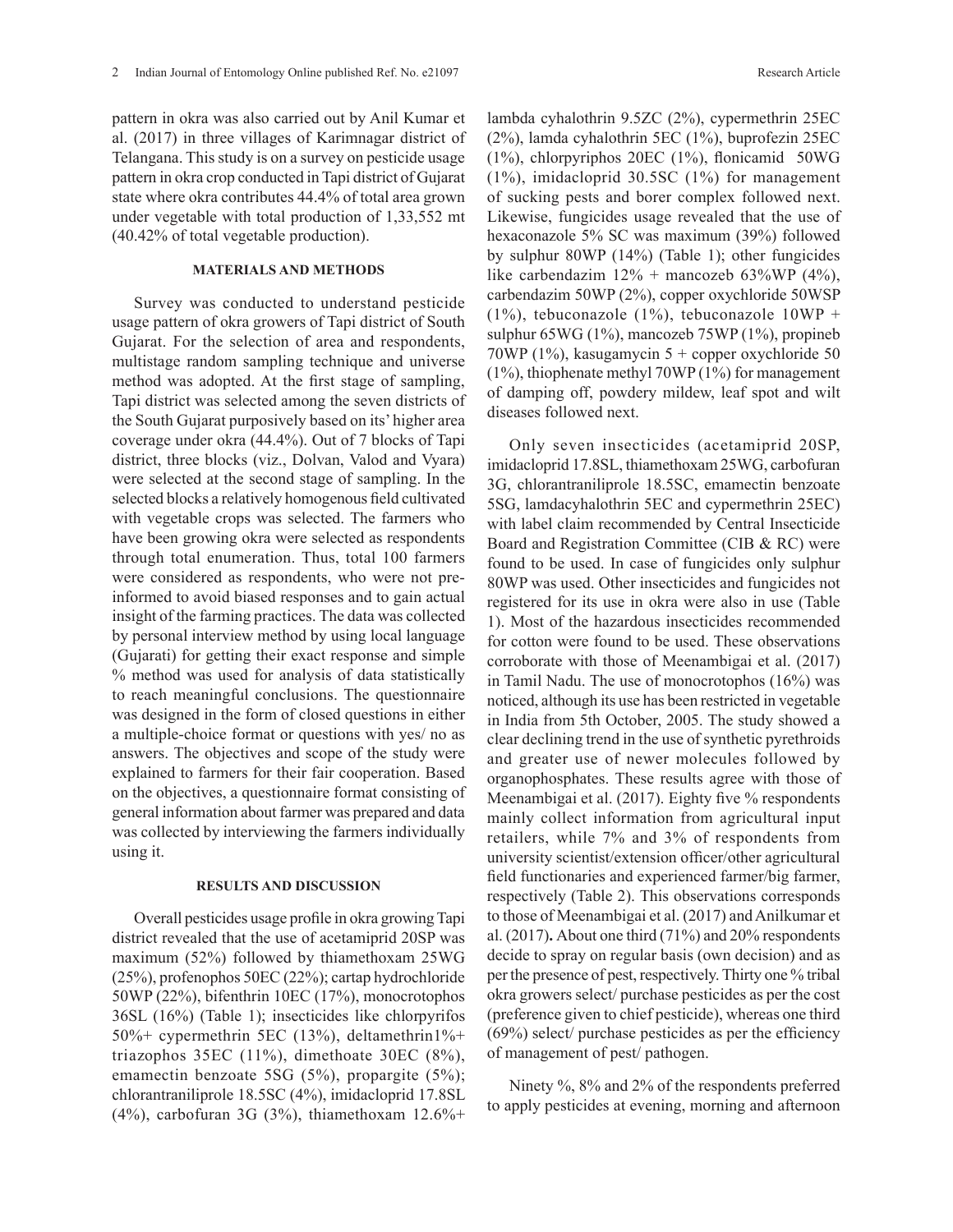|  |  | Table 1. Pesticides used by farmers for management of pest and diseases in okra |  |  |  |
|--|--|---------------------------------------------------------------------------------|--|--|--|
|  |  |                                                                                 |  |  |  |
|  |  |                                                                                 |  |  |  |
|  |  |                                                                                 |  |  |  |

| S.  | Pesticide                       | Used against              | No. of         | CIB&RC recommended crop                                         |
|-----|---------------------------------|---------------------------|----------------|-----------------------------------------------------------------|
| No. |                                 |                           | Respon-        |                                                                 |
|     |                                 |                           | dents uses     |                                                                 |
| 1.  | Acetamiprid 20SP                | Sucking pests             | 52             | okra, cotton, cabbage, chilly, rice                             |
| 2.  | Imidacloprid 17.8SL             | Sucking pests             | 4              | cotton, paddy, chilli, sugarcane, mango, sunflower, okra,       |
|     |                                 |                           |                | citrus, groundnut, tomato, grapes                               |
| 3.  | Imidacloprid 30.5SC             | Sucking pests             | 1              | cotton, paddy                                                   |
| 4.  | Thiomethaxam 25WG               | Sucking pests             | 25             | paddy, cotton, okra, mango, wheat, mustard, tomato, brinjal,    |
|     |                                 |                           |                | tea, potato, citrus                                             |
| 5.  | Flonicamid 50WG                 | Sucking pests             | 1              | rice, cotton                                                    |
| 6.  | Chlorpyriphos 20EC              | <b>Sucking Pests, SFB</b> | $\mathbf{1}$   | paddy, beans, gram, sugarcane, cotton, groundnut, mustard,      |
|     |                                 |                           |                | brinjal, cabbage, onion, apple, ber, citrus, tobacco            |
| 7.  | Profenophos 50EC                | SFB, GC                   | 22             | cotton, soybean                                                 |
| 8.  | #Monocrotophos 36SL             | SFB, GC                   | 16             | paddy, maize, blackgram, greengram, pea, redgram,               |
|     |                                 |                           |                | sugarcane, cotton, citrus, mango, coconut, coffee, cardamom     |
| 9.  | Dimethoate 30EC                 | Sucking, SFB              | 8              | bajra, maize, sorghum, casot, mustard, safflower, onion,        |
|     |                                 |                           |                | potato, apricot, banana, citrus, fig, mango, rose               |
| 10. | Chlorantraniliprole 18.5SC      | SFB, GC                   | 4              | rice, cabbage, cotton, sugarcane, tomato, chilli, brinjal,      |
|     |                                 |                           |                | pigeonpea, soybean, bengalgram, black gram, bittergourd,        |
|     |                                 |                           |                | okra                                                            |
| 11. | Emamectin Benzoate 5SG          | SFB, GC                   | 5              | cotton, okra, cabbage, hilli, brinjal, pigeonpea, chickpea,     |
|     |                                 |                           |                | grapes, tea                                                     |
| 12. | Cartap Hydrochloride 50WP       | FB, GC                    | 22             | paddy                                                           |
| 13. | Chlorpyrifos 50%+               | Sucking, SFB, GC          | 13             | cotton, paddy                                                   |
|     | Cypermethrin 5% EC              |                           |                |                                                                 |
| 14. | Deltamethrin $1\%$ + Triazophos | Sucking, SFB, GC          | 11             | cotton, brinjal                                                 |
|     | 35%EC                           |                           |                |                                                                 |
| 15. | Thiamethoxam 12.6%+             | Sucking, SFB, GC          | $\overline{c}$ | cotton, maize, ground nut, soybean, chilli, tea, tomato         |
|     | Lambdacyhalothrin 9.5%ZC        |                           |                |                                                                 |
| 16. | Propargite 57SC                 | Red mite                  | 5              | tea, chilli, apple, brinjal,                                    |
| 17. | Buprofezin 25EC                 | Sucking pests             | 1              | cotton, chilli, mango, grapes, paddy                            |
| 18. | Carbofuran 3G                   | Sucking pests &           | 3              | barley, bajara, sorghum, jute, groundnut, french bean, potato,  |
|     |                                 | nematodes                 |                | tomato, apple, citrus, maize, paddy, mustard, soybean,          |
|     |                                 |                           |                | sugarcane, okra, chilli, cabbage, wheat, brinjal, banana,       |
|     |                                 |                           |                | peach, mandarins, french bean, pea, tea                         |
| 19. | Cypermethrin 25EC               | <b>SFB</b>                | 2              | cotton, okra, brinjal                                           |
| 20. | Bifenthrin 10EC                 | SFB, Sucking pests        | 17             | cotton, paddy, sugarcane                                        |
| 21. | Lamdacyhalothrin 5EC            | <b>SFB</b>                | 1              | cotton, paddy, brinjal, tomato, chilli, pigeonpea, onion, okra, |
|     |                                 |                           |                | chickpea, groundnut, mango                                      |
| 22. | Carbendazim $12\%$ +            | LS, PM                    | 4              | groundnut, paddy, potato, tea, grape, mango, chilli, maize,     |
|     | Mancozeb 63%WP                  |                           |                | apple                                                           |
| 23. | Carbendazim 50WP                | Damping off, wilt,        | 2              | paddy, wheat, barley, tapioca, cotton, jute, groundnut,         |
|     |                                 | LS, PM                    |                | sugarbeet, peas, cluster beans, cucurbits, brinjal, apples,     |
|     |                                 |                           |                | grapes, walnut, ber, rose, chillies, moong, cowpea, tobbaco     |
| 24. | Copper Oxychloride 50WSP        | Wilt, LS, PM              | 1              | citrus, chilli, betel, banana, coffee, tobacco, tomato, grapes, |
|     |                                 |                           |                | coconut, cardamom                                               |
| 25. | Hexaconazole 5SC                | LS, PM                    | 39             | paddy, mango, grapes.                                           |
| 26. | Tebuconazole 10%WP+             | PM, LS                    | 1              | chilli, soybean                                                 |
|     | Sulphur 65%WG                   |                           |                |                                                                 |
| 27. | Tebuconazole 25.9SC             | PM, LS                    | 1              | chilli, groundnut, paddy, onion, soybean, black gram            |
| 28. | Sulphur 80WP                    | PM, LS                    | 14             | apple, grape, groundnut, cowpea, moong, black gram, pea,        |
|     |                                 |                           |                | sorghum, chilli, okra, mango, citrus, tea                       |
| 29. | Mancozeb 75WP                   | LS                        | $\mathbf{1}$   | wheat, maize, paddy, sorghum, potato, tomato, chilli,           |
|     |                                 |                           |                | cauliflower, groundnut, grapes, guava, banana, apple, cumin     |
| 30. | Propineb 70WP                   | LS                        | 1              | apple, pomogranate, potato, chilli, tomato, grape, paddy,       |
|     |                                 |                           |                | cotton                                                          |
| 31. | Kasugamycin $5 + \text{Copper}$ | LS, PM                    | 1              | grape, paddy                                                    |
|     | Oxychloride 50                  |                           |                |                                                                 |
| 32. | Thiophenate methyl 70 WP        | $\rm PM$                  | 1              | papaya, apple, tomato, bottle gourds, grapes                    |

SFB- Shoot and fruit borer, GC- Green caterpillar, LS-Leaf Spot, PM-Powdery mildew, SFB-Shoot and fruit borer # Insecticide under restricted use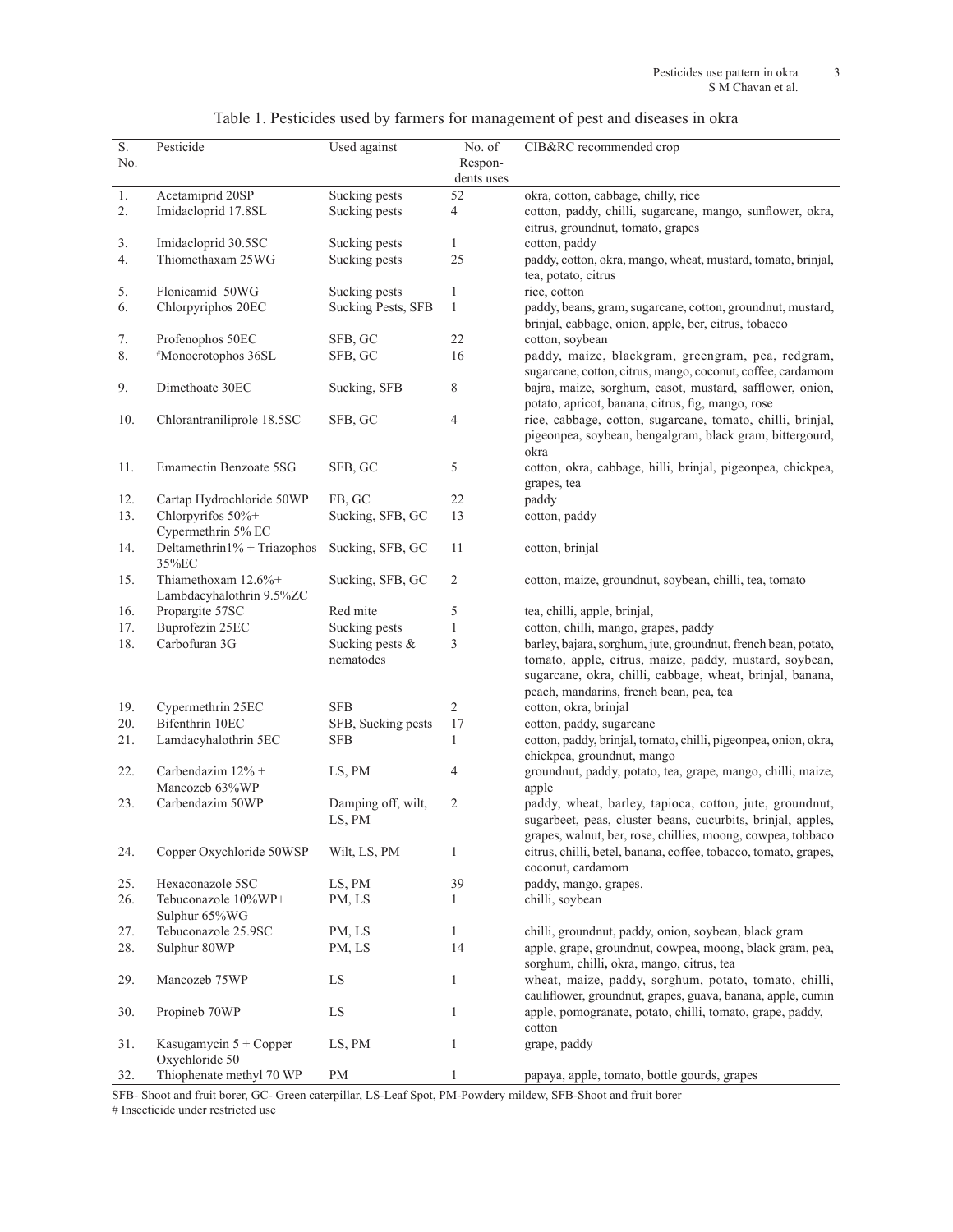| Pesticide use pattern                                | Respondents $(\% )$ | Pesticide use pattern                               | Respondents $(\% )$ |  |
|------------------------------------------------------|---------------------|-----------------------------------------------------|---------------------|--|
| Source of knowledge                                  |                     | Spraying intervals before commencement of picking   |                     |  |
| Agro chemical input retailer                         | 85                  | $2-3$ days                                          | $\theta$            |  |
| Scientist/Extension officer/Other functionaries      | 7                   | 4-6 days                                            | 4                   |  |
| Experienced farmer /big farmer                       | 3                   | Weekly                                              | 41                  |  |
| Own experience                                       | 5                   | Depending upon the pest/disease                     | 55                  |  |
| Decision of Time of pesticide application            |                     | Spraying intervals after commencement of picking    |                     |  |
| Presence of pest/just before pest occurrence         | 20                  | $2-3$ days                                          | 30                  |  |
| period                                               |                     |                                                     |                     |  |
| Agro chemical dealer recommendation                  | 6                   | 4-6 days                                            | 61                  |  |
| Colleague farmer recommendation                      | 3                   | Weekly                                              |                     |  |
| Spray on regular basis (Own decision)                | 71                  | Depending upon the pest/disease                     | 3                   |  |
| Factors Affecting choice of pesticide                |                     | Time interval between last spraying and harvesting  |                     |  |
| Cost of the product                                  | 31                  | $1-2$ days                                          | 40                  |  |
| Efficiency of pest/pathogen control                  | 69                  | 3-4 days                                            | 53                  |  |
| Time of the day when application usually takes place |                     | 4-6 days weekly                                     | 7                   |  |
| Morning                                              | 8                   | Protective measure adopted by respondents           |                     |  |
| Afternoon                                            | $\overline{2}$      | No precautions                                      | 76                  |  |
| Evening                                              | 90                  | Low precautions                                     | 21                  |  |
| Frequency of application of pesticide                |                     | Partial precautions                                 | 3                   |  |
| 4 to 6 times                                         | $\theta$            | Complete precautions                                | $\theta$            |  |
| 7 to 10 times                                        | $\mathbf{0}$        | Method of disposal of the empty pesticide container |                     |  |
| $>10$ times                                          | 100                 | Throw away                                          | 50                  |  |
| Method of application                                |                     | Burning/burying in pits                             | 50                  |  |
| Spraying                                             | 100                 | Keeping at home for other uses/give                 | $\overline{0}$      |  |
|                                                      |                     | to others                                           |                     |  |
| Spraying & Dibbling                                  | 7                   | Selling them to peddlers                            | $\overline{0}$      |  |
| Spraying & Drenching                                 | 15                  | Consumption of okra by the respondents              |                     |  |
| Place of storage of pesticides                       |                     | Regular (Once in a week)                            | 20                  |  |
| With fertilizers and farm equipment at farm site     | 45                  | Sometimes (Once in month)                           | 50                  |  |
| With fertilizers and farm equipment outside          | 50                  | Never                                               | 30                  |  |
| the house                                            |                     |                                                     |                     |  |
| Stored inside the house                              | 5                   |                                                     |                     |  |

Table 2. Knowledge level of okra growing farmers on pesticide usage pattern

time, respectively. All the respondents applied pesticides mainly through spraying whereas 7% followed dibbling and 15% also applied by drenching. All the respondents apply the pesticide more than ten times. Further, respondents preferred to apply pesticides in the following days' interval-  $2-3$  days  $(0\%)$ ,  $4-6$  days  $(4\%)$ , weekly (41%) and depending upon the pest/ disease infestation/ infection (55%) before commencement of picking. Whereas, after commencement of picking, 30%, 60%, 4% and 3% respondents preferred at 2-3 days, 4-6 days, 7 days interval and depending upon the pest/ disease infestation/ infection, respectively. Forty % of the respondents followed the waiting period of 1-2 days. Maximum (53%) the respondents follow 3-4 days of waiting period while, 40% and 7% follow the waiting period of 1-2 and 4-6 days, respectively. About 45% of the farmers store pesticides with fertilizers and farm equipment at the farm site, away from the house. Fifty % respondents store the pesticides with fertilizers and farm equipment outside the house. It was found that majority of the respondents (76%) have not followed the

protective measures during spraying. About 21% of the respondents were noticed to follow less than required precautions and only 3% followed partial precautions. Half of the respondents (50%) dispose the empty pesticide container/ packing material by throwing away at roadside, along the borders of the field etc. (Table 2). Half of the respondents (50%) dispose by burning or buried in the soil which is line with the findings of Gurava Reddy et al. (2011).

Eighty-nine % respondents were found to be male who carried out the spraying operations, while  $11\%$ were female; about 88% measured chemical by pesticide container cap and remaining add it approximately; and 80% respondents carried out spraying operation by themselves, and 20% depended on labour (Table 3). All the respondents mixed the chemical by using stick and avoiding bare hands; majority of the farmers followed safe methods while storing or mixing or spraying which may be due to awareness on the effect on health and majority of the farmers measuring by pesticide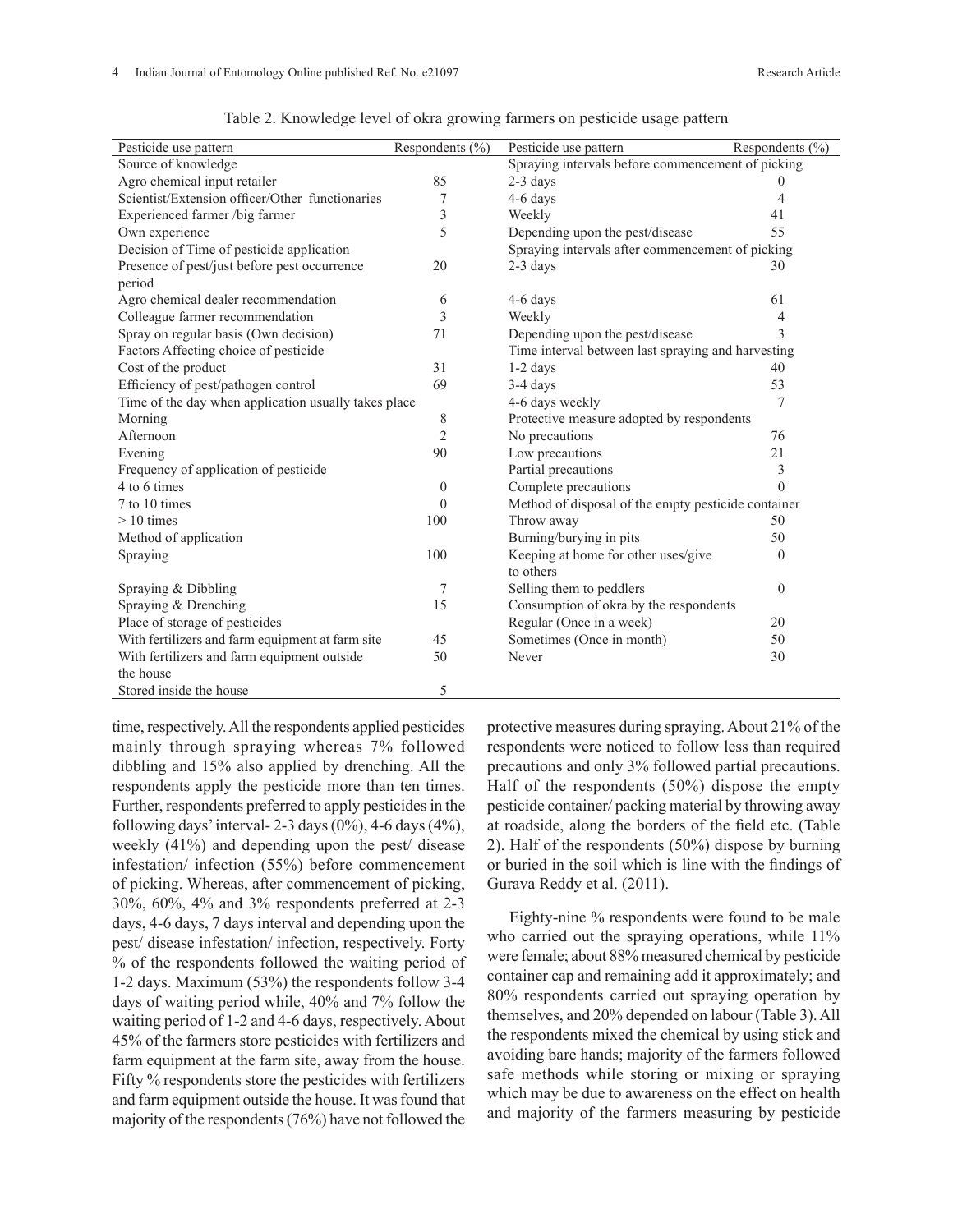| $\overline{S}$ . | Particulars/comments                                                                        |          | Frequency      |                | $\frac{0}{0}$ |  |
|------------------|---------------------------------------------------------------------------------------------|----------|----------------|----------------|---------------|--|
| No.              |                                                                                             | Yes      | N <sub>0</sub> |                |               |  |
| 1.               | Are you mixing different pesticide formulations for spraying                                | 85       | 15             | 85             | 15            |  |
| 2.               | Whether you take retail invoice after purchasing of pesticide?                              | 61       | 44             | 61             | 44            |  |
| 3.               | Whether you have any idea about proper disposal of pesticide container/packing<br>material? | 05       | 95             | 05             | 95            |  |
| 4.               | Whether you rinse the empty container//packing material?                                    | $\theta$ | 100            | $\theta$       | 100           |  |
| 5.               | Whether you have any knowledge on pesticide environmental effect?                           |          | 11             | 89             | 11            |  |
| 6.               | Are you aware about recommended pesticides against different pests                          |          | 45             | 55             | 45            |  |
| 7.               | Are you aware about the pesticide classification based on toxicity                          | 12       | 88             | 12             | 88            |  |
| 8.               | Are you aware that monocrotophos is restricted for use on vegetables?                       | 2        | 98             | 2              | 98            |  |
| 9.               | Are you aware that for each pesticide, pre-harvest interval is<br>recommended               | 4        | 96             | $\overline{4}$ | 96            |  |
| 10.              | Are you aware that pesticide residues are found in vegetables                               | 18       | 82             | 18             | 82            |  |
| 11.              | Are you aware that food exports are rejected due to pesticide residues                      | 4        | 96             | 4              | 96            |  |
| 12.              | Do you think high pesticide dose gives higher yields                                        | 78       | 22             | 78             | 22            |  |
| 13.              | Do you think that okra cultivation is not possible without use of chemicals                 | 80       | 20             | 80             | 20            |  |
| 14.              | How do you measure the chemical                                                             | 1        | 2              |                |               |  |
|                  | 1. Pesticide container measuring cap<br>2. Approximately                                    | 88       | 12             |                |               |  |
| 15.              | How do you mix the chemical                                                                 |          | 2              |                |               |  |
|                  | 1. Bare hands 2. Stick                                                                      | $\theta$ | 100            |                |               |  |
| 16.              | Which spray appliances you are using for spray                                              |          | 2              |                |               |  |
|                  | 2. Motorized sprayer<br>1. Knapsac sprayer                                                  | 100      | $\mathbf{0}$   |                |               |  |
| 17.              | Mostly who carried the spraying operation?                                                  | 1        | $\overline{2}$ |                |               |  |
|                  | 2. Female<br>1. Male                                                                        | 89       | 11             |                |               |  |
| 18.              | Who sprays the crop                                                                         |          | $\overline{2}$ |                |               |  |
|                  | 2. Skilled worker<br>1. Your self                                                           | 80       | 20             |                |               |  |

container cap was due to their habituated to its usage. Present finding confirms the findings of Anilkumar et al. (2017). About 85% of respondents followed mixing of different pesticides formulations, rather than applying single pesticide at a time, basically to save time, labour, money and to combat two or more pests with a single spray, whereas 15% sprayed the pesticide with mixing which indicate their knowledge in using pesticides. These findings are in line with Anilkumar et al. (2017). Sixty-one % respondents asked for retail invoice from agri input retailer. Ninety-five % and 89% were aware about proper disposal of pesticide and their effect on the environment, respectively. Only 12% respondents have knowledge about pesticide classification based on toxicity. Ninety- five %, 96%, 82% and 96% respondents were found unaware about restricted use of monocrotophos, waiting period, pesticide residues in vegetables and rejection of exported material due to pesticides residues, respectively. About 82% respondents opined that more pesticide dose gives higher yields. All the okra growers (100%) preferred the knapsack sprayer for spraying. Remarkable observation was that about 30% okra growers never consume the okra grown by themselves, whereas 50% do consume it sometimes i.e. once in month. Only 20% farmers consumed okra regularly i.e once in week (Table 3). This fact emerged due to indiscriminate and injudicious application of pesticides carried by farmers.

## **REFERENCES**

- Anil Kumar B K, Ragini A, Padmasri K, Jeevan Rao, Shashibhushan V. 2017. Survey on pesticide usage pattern in bhendi (*Abelmoschus esculentus* L.). Bulletin of Environment, Pharmacology and Life Sciences 6(1): 182-188.
- Birthal P S, Sharma O P, Kumar S, Dhandapani A.2000. Pesticide use in rainfed cotton: frequency, intensity and determinants. Agricultural Economic Research Review 13(2): 107-122.
- Chaudhary H R, Dadheech L N.1989. Incidence of insects attacking okra and the avoidable losses caused by them. Annals of Arid Zone 28 (3): 305-307.
- Elliion, J, Sauve F, Selwyn J. 2000. Multi residues method for determination of residues of 251 pesticides in fruits and vegetables by gas liquid chromatography and liquid chromatography with fluorescence detector. Journal of AOAC International 83: 698-713.
- Godfred D, Akoto O. 2013. Dietary intake of organophosphorus pesticide residues through vegetables from Kumasi, Ghana. Food and Chemical Toxicology 46: 3703-3706.
- Gurava Reddy, Satish J, Chandra Sekhara M. 2011. Awareness of chilli farmers on safe use of pesticides: A Case of Crop Life India (CLI) project farmers from Guntur district of Andhra Pradesh. International Journal of Applied Biology and Pharmaceutical Technology 2: 128-132.
- Jeyanthi H, Kombairaju S. 2005. Pesticide use in vegetable crops: